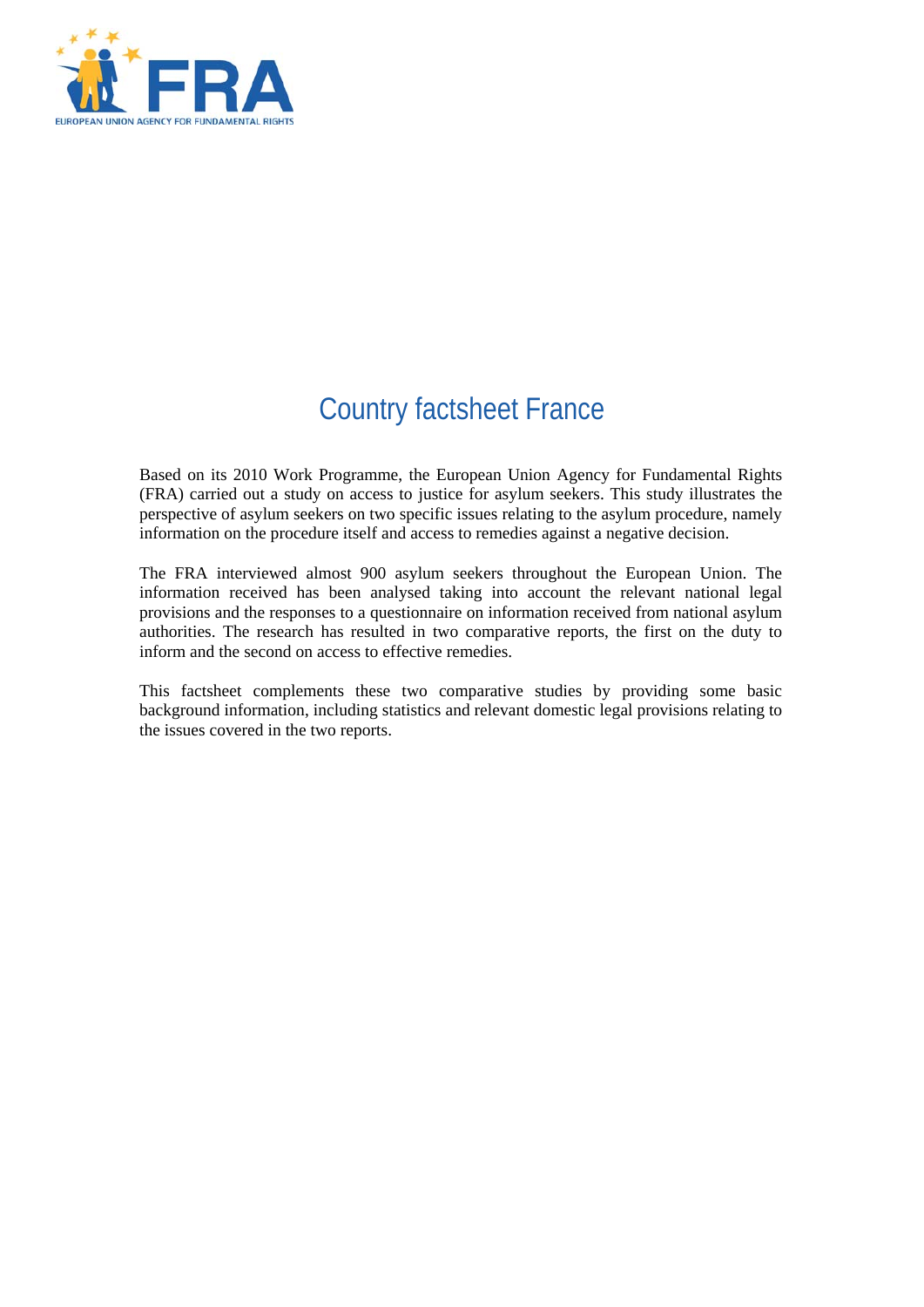# 1. Statistics

**Statistics on asylum applications (Total and top 10 nationalities)**

| 2009 Top 10 Nationalities             |        | 2008 Top 10 Nationalities             |        |  |
|---------------------------------------|--------|---------------------------------------|--------|--|
| Total                                 | 47,625 | Total                                 | 41,845 |  |
| Kosovo                                | 4,580  | <b>Russian Federation</b>             | 3,730  |  |
| Sri Lanka                             | 3,900  | Serbia (including Kosovo)             | 3,425  |  |
| <b>Russian Federation</b>             | 3,785  | Mali                                  | 3,365  |  |
| Armenia                               | 3,605  | Sri Lanka                             | 3,215  |  |
| Congo, the Democratic Republic of the | 3,165  | Turkey                                | 2,935  |  |
| Turkey                                | 2,610  | Congo, the Democratic Republic of the | 2,730  |  |
| Bangladesh                            | 1.910  | Armenia                               | 2,440  |  |
| Guinea                                | 1,890  | Bangladesh                            | 1,825  |  |
| Haiti                                 | 1,830  | Guinea                                | 1,605  |  |
| China (including Hong Kong)           | 1,630  | Haiti                                 | 1,400  |  |

**Statistics on first instance asylum decisions (Total positive decisions - top five nationalities)**

| 2009                      |                                                     |                                           |                           |                 |                                        |                                       |                                                   |
|---------------------------|-----------------------------------------------------|-------------------------------------------|---------------------------|-----------------|----------------------------------------|---------------------------------------|---------------------------------------------------|
|                           | <b>Geneva</b><br><b>Convention</b><br><b>Status</b> | <b>Subsidiary</b><br>protection<br>status | Humanitarian <sup>1</sup> | <b>Rejected</b> | <b>Total</b><br>number of<br>decisions | <b>Total</b><br>positive<br>decisions | Recognition<br>rate <sup>2</sup><br>$\frac{0}{2}$ |
| Total                     | 3.910                                               | 1.145                                     | n.a.                      | 30,240          | 35.295                                 | 5,050                                 | 14.3                                              |
| Sri Lanka                 | 630                                                 |                                           | n.a.                      | 2,000           | 2,635                                  | 635                                   | 24.1                                              |
| Mali                      | 30                                                  | 545                                       | n.a.                      | 305             | 880                                    | 575                                   | 65.3                                              |
| Iraq                      | 420                                                 | 20                                        | n.a.                      | 95              | 535                                    | 440                                   | 82.2                                              |
| Congo                     | 340                                                 |                                           | n.a.                      | 2,075           | 2,420                                  | 345                                   | 14.3                                              |
| <b>Russian Federation</b> | 305                                                 | 10                                        | n.a.                      | 1,720           | 2,030                                  | 310                                   | 15.3                                              |

**Statistics on final decisions (Total positive decisions - top five nationalities)** 

| 2009                      |                                                     |                                           |                           |                 |                                        |                                       |                                                   |
|---------------------------|-----------------------------------------------------|-------------------------------------------|---------------------------|-----------------|----------------------------------------|---------------------------------------|---------------------------------------------------|
|                           | <b>Geneva</b><br><b>Convention</b><br><b>Status</b> | <b>Subsidiary</b><br>protection<br>status | Humanitarian <sup>1</sup> | <b>Rejected</b> | <b>Total</b><br>number of<br>decisions | <b>Total</b><br>positive<br>decisions | Recognition<br>rate <sup>2</sup><br>$\frac{0}{0}$ |
| Total                     | 4.040                                               | 1.320                                     | n.a.                      | 14.200          | 19,565                                 | 5,365                                 | 27.4                                              |
| Sri Lanka                 | 590                                                 | 620                                       | n.a.                      | 800             | 2,015                                  | 1,215                                 | 60.3                                              |
| <b>Russian Federation</b> | 715                                                 | 50                                        | n.a.                      | 830             | 1,595                                  | 765                                   | 48.0                                              |
| Armenia                   | 320                                                 | 80                                        | n.a.                      | 1,395           | 1,795                                  | 395                                   | 22.0                                              |
| Turkey                    | 325                                                 | 10                                        | n.a.                      | 1,470           | 1,800                                  | 330                                   | 18.3                                              |
| Bangladesh                | 290                                                 |                                           | n.a.                      | 1,085           | 1,385                                  | 300                                   | 21.7                                              |

*Notes: These tables are based on categories used by Eurostat. The way Eurostat presents its data may not necessarily correspond to categories used at national level. This can particularly be the case with statistics provided under 'humanitarian status'. For more detailed understanding of the data, the reader is invited to consult national statistics at: [http://www.ofpra.gouv.fr/index.html?xml\\_id=110&dtd\\_id=10.](http://www.ofpra.gouv.fr/index.html?xml_id=110&dtd_id=10)*

*Data has been rounded to the nearest 5. Due to the rounding, the sum of individuals may not necessarily match the given total. 0 means less than 3; n.a. = not available. Kosovo (under United Nations Security Council Regulation 1244); the Democratic Republic of the Congo.* 

<sup>1</sup> Covering persons granted authorisation to stay for **humanitarian reasons** under national law by *administrative or judicial bodies. It includes persons who are not eligible for international protection as currently defined in the first stage legal instruments but are nonetheless protected against removal under the obligations that are imposed on all Member States by international refugee or human rights instruments or on the basis of principles flowing from such instruments.* 

*2 The recognition rate corresponds to the proportion of positive first instance or final on appeal decisions out of the total number of decisions in 2009. Positive decisions include the provision of refugee status, subsidiary protection and humanitarian protection (where data is available). For calculation purposes, the exact number of decisions was used instead of the rounded numbers presented in the table.* 

Source: [Eurostat](http://epp.eurostat.ec.europa.eu/), Data extracted on 01 September 2010.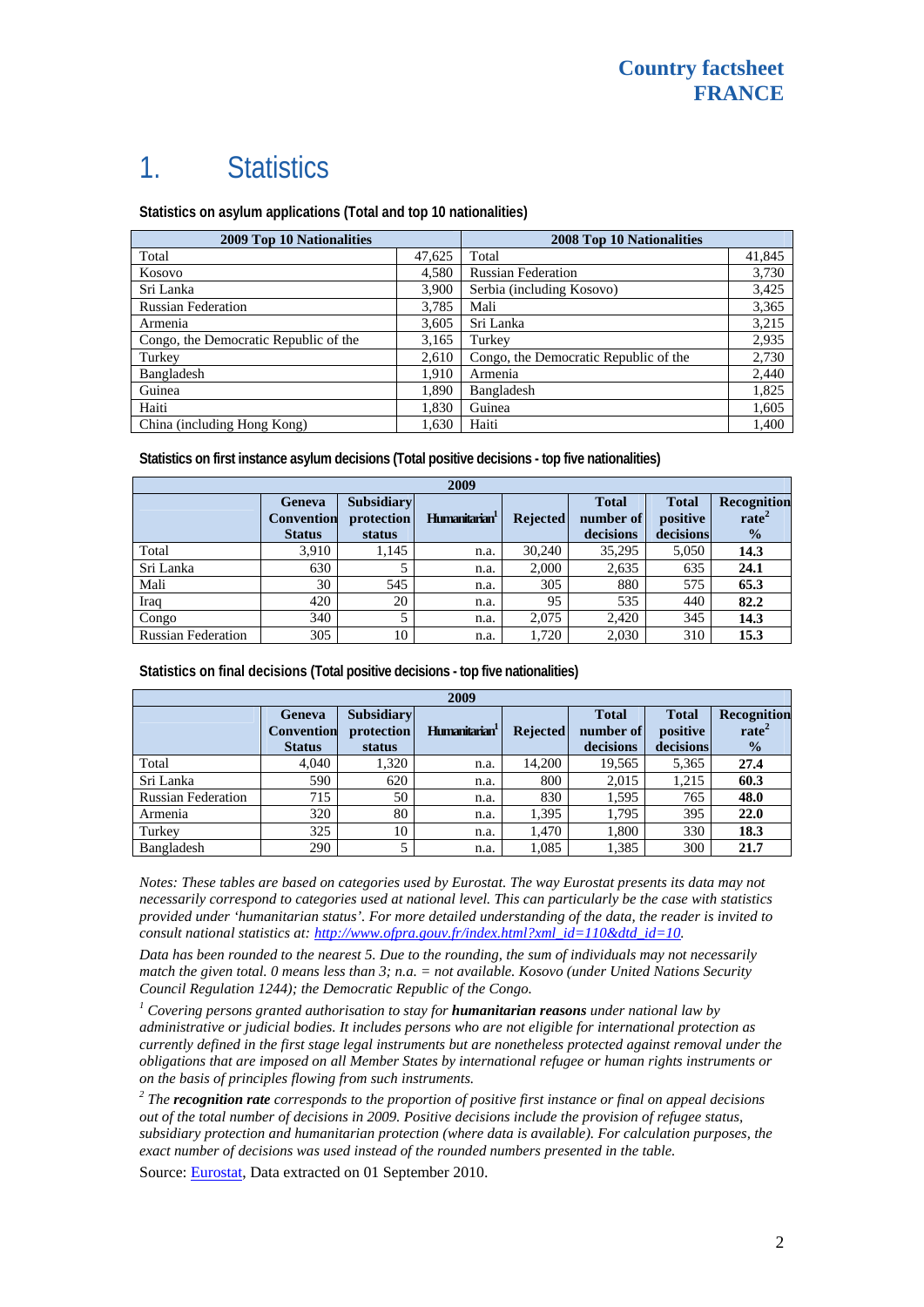# 2. Background Information

### Asylum act<sup>[1](#page-2-0)</sup>

[Code de l'entrée et du séjour des étrangers et du droit d'asile – Livre VII \(2003\)](http://www.legifrance.gouv.fr/affichCode.do?cidTexte=LEGITEXT000006070158&dateTexte=20100201)

#### Asylum authorities

#### **First instance authority**

[The French Office for the Protection of Refugees and Stateless Persons](http://www.ofpra.gouv.fr/) (Office français de protection des réfugiés et apatrides - OFPRA)

#### **Second instance authority**

l

[The National Court of the Right of Asylum](http://www.commission-refugies.fr/) (Cour nationale du droit d'asile - CNDA)

Administrative Court (for appeals against decisions on a refusal to allow entry to the territory from the border procedure)

## 3. Duty to inform asylum seekers

An asylum seeker who requests permission for a temporary stay following a request for asylum, shall be provided with information on the procedure to follow. Article R.741-2 states that when informing asylum seekers of the additional documents required to apply for admission for asylum, officers in the *Préfecture* have to provide asylum seekers with a detailed document informing them of the rights and obligations they need to comply with, and inform them about NGOs offering specific legal assistance, shelter and other reception services, including health services.

Furthermore, asylum seekers are provided with information sheets at different stages of the procedure. Information on the asylum procedure is also available on the **Ministry of** [Immigration](http://www.immigration.gouv.fr/spip.php?page=dossiers_det_asi&numrubrique=361&numarticle=1693) website (where the guide for asylum seekers can be found) as well as on the website of OFPRA (asylum section) and the [CNDA](http://www.commission-refugies.fr/) website.

In August 2010, the OFPRA provided the following information to the FRA as regards written information materials.

| <b>Written information</b><br>materials                        | Information leaflet translated into 5 languages.                                                                                                                                                                                                                                           |  |  |  |
|----------------------------------------------------------------|--------------------------------------------------------------------------------------------------------------------------------------------------------------------------------------------------------------------------------------------------------------------------------------------|--|--|--|
| <b>Provided when?</b>                                          | Written information materials are provided once the provisional stay<br>authorisation has been granted to the person who is then entitled to<br>pursue his/her asylum claim before the OFPRA. Oral information is<br>given to asylum seekers during the first instance interview at OFPRA. |  |  |  |
| Provided by whom?                                              | Written information materials $-$ by the prefectures; oral information $-$<br>by Protection Officers during the first instance interview. Welcome<br>platforms also serves as information tool for asylum seekers.                                                                         |  |  |  |
| Has an evaluation of<br>information tools been<br>carried out? | No.                                                                                                                                                                                                                                                                                        |  |  |  |

<span id="page-2-0"></span><sup>&</sup>lt;sup>1</sup> The legal information in this factsheets has been updated to reflect the situation on 1 September 2010.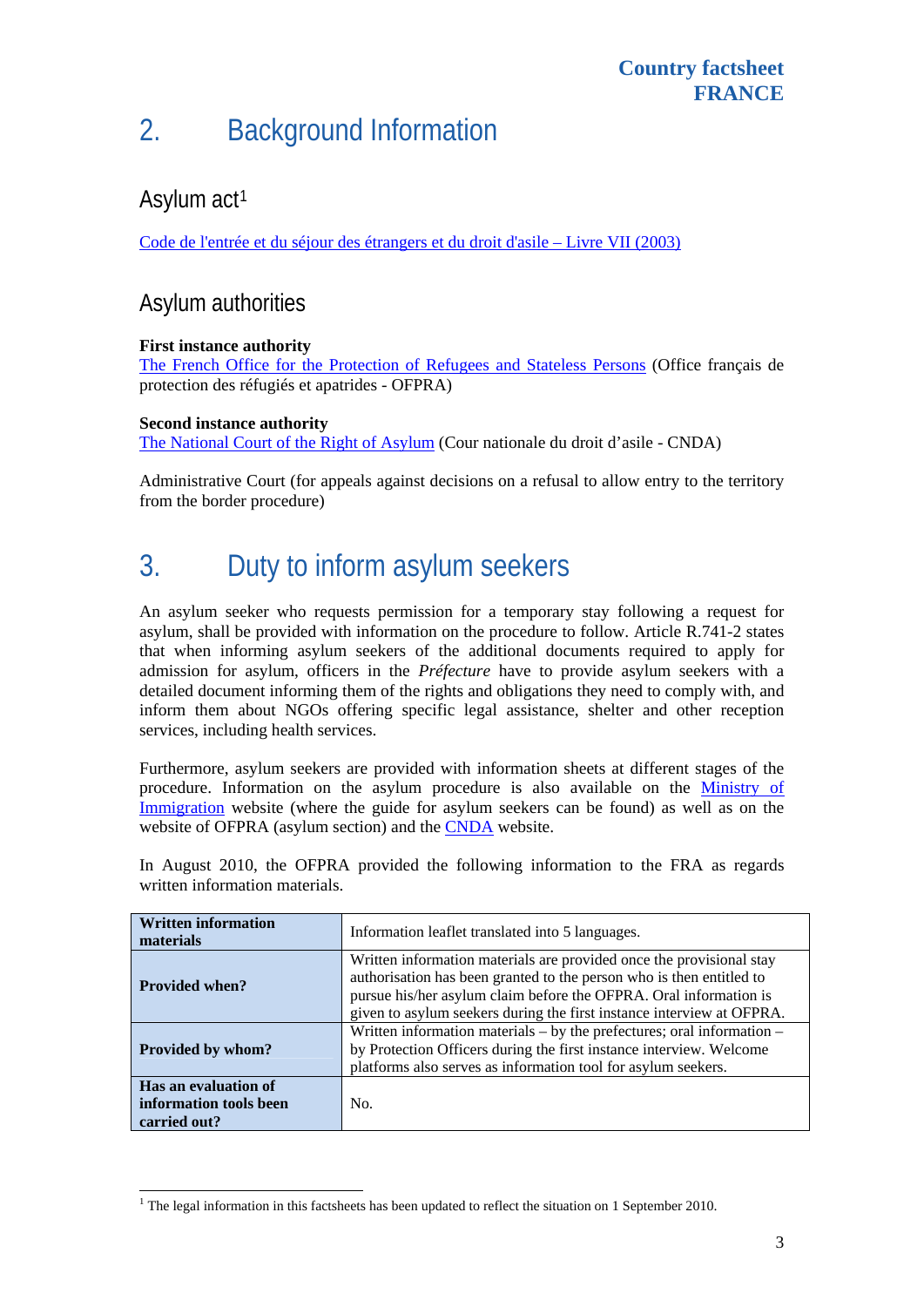# 4. Effective Remedy (Art. 39 APD)

### Type of procedures

Asylum applications lodged in transit zones can be processed through a border procedure. The asylum seeker is required to stay in a 'waiting zone' for the time period required to determine whether the asylum application shall be considered as manifestly unfounded (Article L. 221- 2). The initial waiting period of four days may further be extended up to a maximum of 20 days.

The applicant may not be admitted to the territory when another country is responsible for examining the asylum application according to Dublin II Regulation (Article L. 741-4).

Applications can be examined under an accelerated procedure and refused admission in other three cases, including when (i) the asylum seeker is a national of a safe country of origin, or (ii) s/he constitutes a threat to the national security, (iii) s/he is considered to make an abusive use of asylum procedures, or to have committed a deliberated fraud concerning his/her claim. If an asylum-seeker is refused admission (in practice, in these cases the *Préfectures* do it almost systematically) under an accelerated procedure, he or she has 15 days to lodge a complete application (Articles L.741-4 and R. 723-1) to OFPRA which has to decide on the denial of admission within 15 days after reception of the application. .

Claims of asylum seekers, introducing new elements to support a new consideration of their claim after a definitive rejection by the CNDA (subsequent application), need to be submitted as a new application to OFPRA. Applicants have first to request an authorisation for provisional stay at the *Préfecture* and must submit their application within eight days from the moment such authorisation is received.

The regular procedure should be concluded within 6 months. Otherwise the asylum seeker must be notified of the delay 15 days before the lapse of the time period (Article R. 723-2). Asylum seekers in the regular procedure have 21 days to lodge their complete asylum application.

#### Duty to state reasons for rejection and procedure to appeal

Article L. 723-3-1 states that the asylum seeker shall be notified of the decision taken by the OFPRA. Negative decisions have to state the reasons in fact and in law of the rejection and contain information on the procedure to appeal the decision. Decisions refusing the asylum seeker's entry to the territory have to be motivated and shall contain information on the right to judicial review (on the basis of Article L. 213-9), and the procedure and time limits for lodging an appeal. The decision and the notification of the rights shall be communicated to the asylum seeker in a language which s/he understands (Article L. 213-9).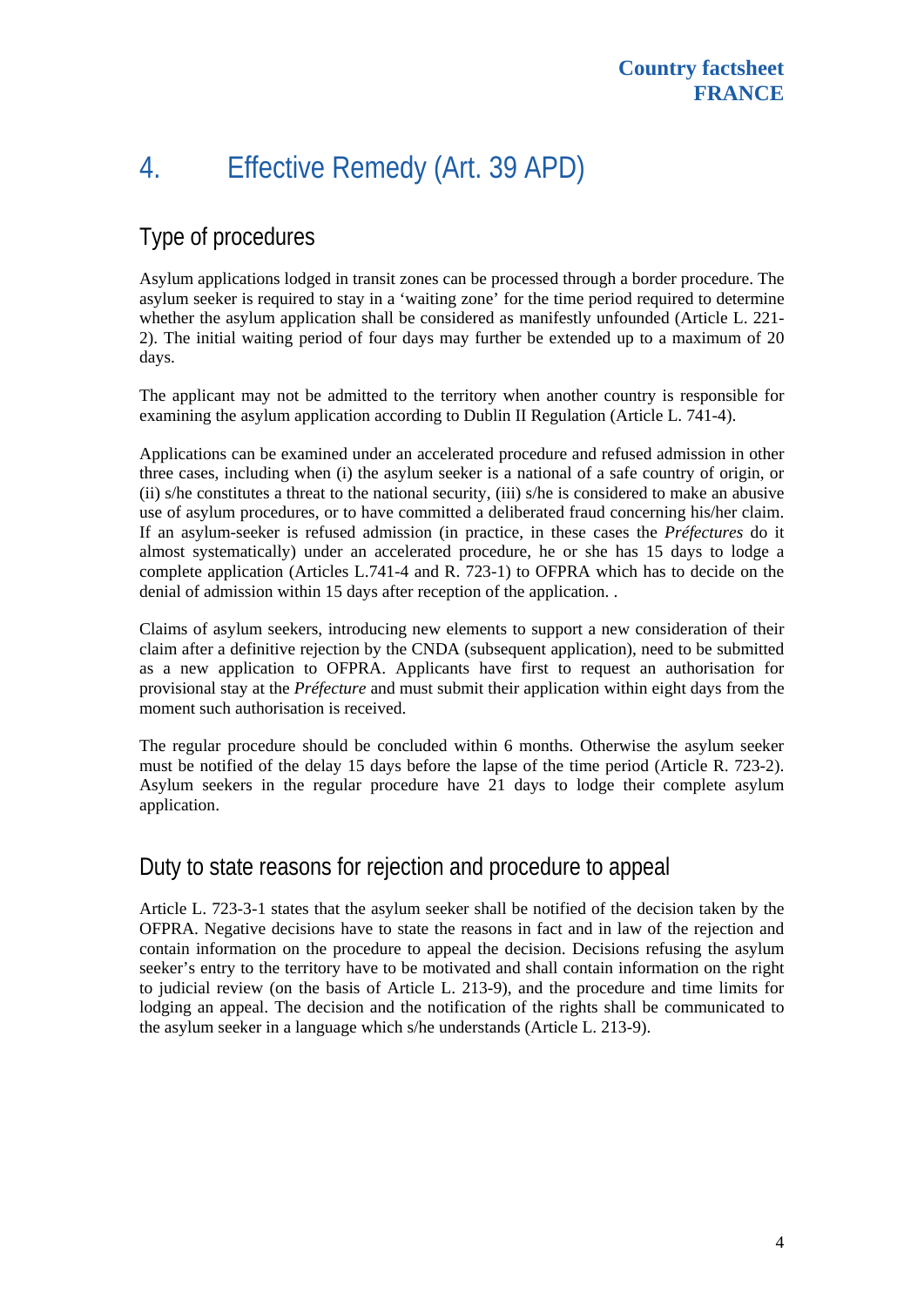## Time limits for appeal

As a general rule, an appeal shall be lodged within one month from the notification of the first instance decision (Article L. 731-2). However, an appeal against a decision taken in the border procedure refusing leave to enter the territory has to be lodged before the administrative court within 48 hours of the notification of the decision (Article L. 213-9). In Dublin cases, an appeal against the decision can be submitted to an administrative court within two months. An urgent appeal can be lodged against the decision on detention of the asylum seeker before proceeding with his/her transfer. The judge gives a decision within 48 hours exclusively on the legality of the placement in detention of the claimant (Article L. 521- 2 Code de justice administrative).

| Type of procedure        | <b>Time limits</b>                                                                                             | <b>Right to remain</b>                                                                         |
|--------------------------|----------------------------------------------------------------------------------------------------------------|------------------------------------------------------------------------------------------------|
| General rule             | 1 month                                                                                                        | Automatic suspensive effect.                                                                   |
| Border procedure         | 48 hours                                                                                                       | Automatic suspensive effect.                                                                   |
| Dublin procedure         | 2 months (appeal to the<br><b>Administrative Court)</b><br>48 hours (decision on the<br>execution of transfer) | No suspensive effect.                                                                          |
| Accelerated<br>procedure | 1 month                                                                                                        | No suspensive effect on the refusal of<br>admission and on an eventual decision of<br>removal. |

## Right to remain in the country during appeal

The asylum seeker admitted to the territory has the right to remain there until he/she receives notification of the appeal decision by the CNDA (Article L. 742-3). By contrast, those asylum seekers who were initially refused admission to the territory (e.g. safe country of origin or fraudulent applications) shall have the right to remain in the territory until the notification by OFPRA of the first-instance decision on their application (Article L. 742-6).

Appeals against decisions taken in the regular procedure have a suspensive effect. This is however not the case for an appeal lodged against a decision taken in the accelerated procedure. Asylum seekers in the Dublin procedure are not admitted and do not have the right to remain in the territory (Article L. 741-4). Appeals against their transfer to the responsible state have no suspensive effect.

### Legal Aid

Free legal assistance is granted for proceedings before the CNDA (Article L. 733-1). After the appeal is registered, the CNDA, informs the asylum seeker of the right to consult his/her file, and to be assisted by an advocate or to request the court to benefit from free legal aid.

#### Language assistance

The asylum seeker who has been denied entry into the territory, who is placed in a transit zone or in a detention centre, and who does not speak French shall indicate the language s/he understands at the beginning of the procedure. The indicated language will then be used until the end of the procedure (Article L. 111-7).